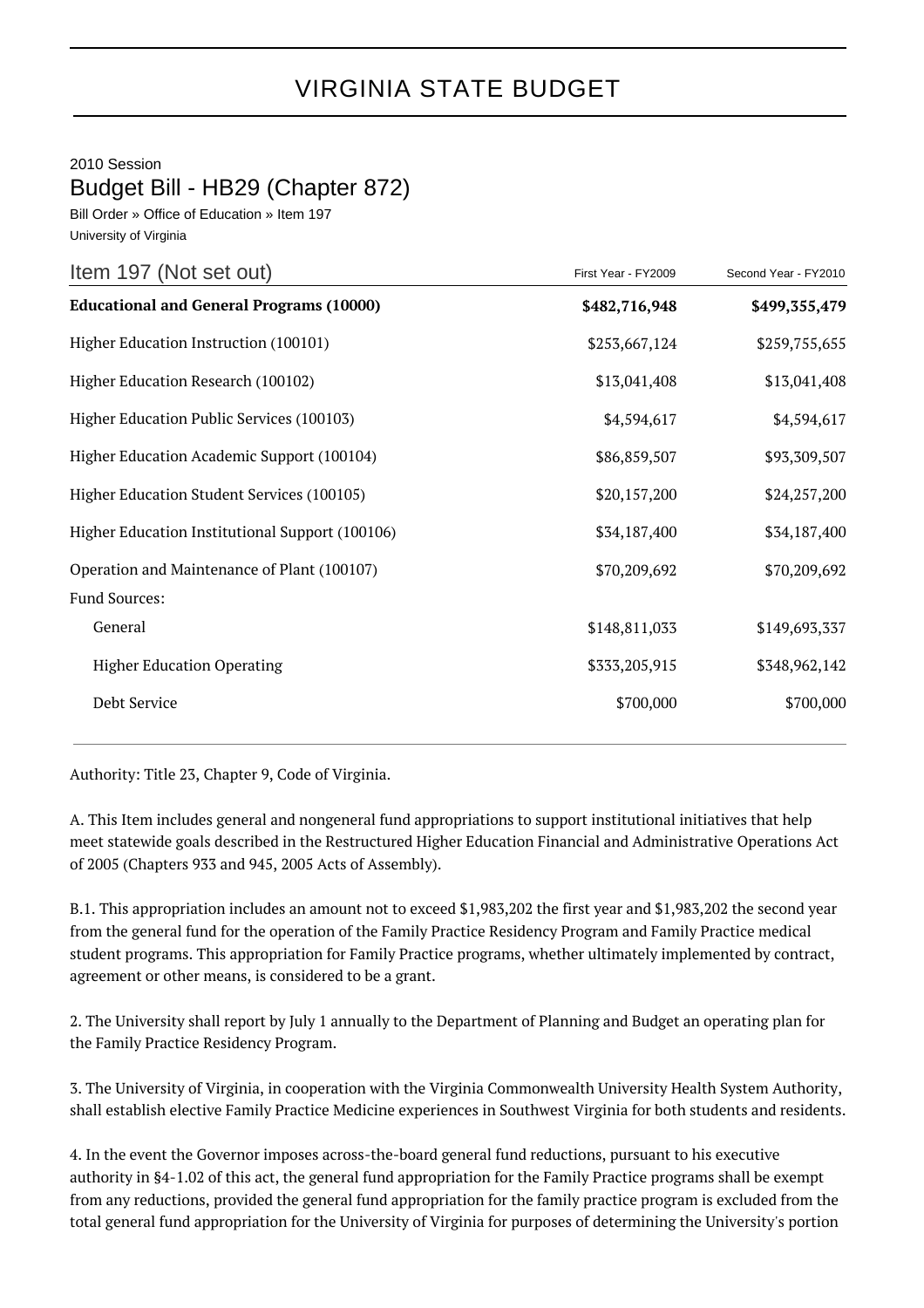of the statewide general fund reduction requirement.

C. Out of this appropriation, \$1,431,320 the first year and \$1,431,320 the second year from the general fund is designated for the Virginia Foundation for Humanities and Public Policy. Pursuant to House Joint Resolution 762, 1999 Session of the General Assembly, funds in this Item begin to address the objective of appropriating one dollar per capita for the support of the Foundation.

D. Out of this appropriation shall be expended an amount estimated at \$775,197 from the general fund and at least \$468,850 from nongeneral funds the first year and \$775,197 from the general fund and at least \$468,850 from nongeneral funds the second year, for the educational telecommunications project to provide graduate engineering education, subject to a plan approved by the State Council of Higher Education for Virginia.

E. Out of this appropriation, \$283,500 the first year and \$283,500 the second year from the general fund, and at least \$283,500 the first year and at least \$283,500 the second year from nongeneral funds is designated for the independent Virginia Institute of Government at the University of Virginia Center for Public Service.

F.1. It is the intent of the General Assembly that the University of Virginia, in conjunction with the Eastern Virginia Medical School and Virginia Commonwealth University, maintain its efforts to educate and train sufficient generalist physicians to meet the needs of the Commonwealth, recognizing the Commonwealth's need for generalist physicians in medically underserved regions of the state. Further, it is the intent that the University support medical education and training in the principles of generalist medicine for all undergraduate medical students, regardless of their chosen specialty or field of study.

2. The University of Virginia, in conjunction with Virginia Commonwealth University and Eastern Virginia Medical School, shall jointly collect and report on their production of generalist residents. The report shall be submitted biennially to the Secretary of Education and the State Council of Higher Education no later than October 1.

3. Reporting requirements shall be set forth by the State Council of Higher Education for Virginia in consultation with the University of Virginia, Virginia Commonwealth University, and Eastern Virginia Medical School.

4. The State Council shall, in consultation with the University of Virginia, Virginia Commonwealth University, and Eastern Virginia Medical School, provide a summary of the biennial report to the chairman of the House Appropriations and Senate Finance Committees by November 1, and shall include policy and funding recommendations, as appropriate, to address the need for medical education and training in the Commonwealth.

G. It is the intent of the General Assembly to assist the three Virginia medical schools as they respond to changes in the need for delivery and financing of medical education, both undergraduate and graduate.

H. Out of this appropriation, at least \$196,263 the first year and \$196,263 the second year from the general fund shall be provided in support of diabetes education and public service at the Virginia Center for Diabetes Professional Education at the University of Virginia.

I.1. Out of this appropriation, \$655,000 the first year and \$655,000 the second year from the general fund shall be provided for the Center for Politics at the University of Virginia to conduct and preserve oral histories with senior public officials, to conduct the Virginia Youth Leadership Initiative which educates students in Virginia's secondary schools in the democratic process, and to develop programs that foster increased public awareness of the electoral system.

2. Out of this appropriation, \$130,000 from the general fund each year is provided to the Center of Politics to provide civic education resources to all public elementary and secondary schools in the Commonwealth.

J. Out of this appropriation, \$369,000 from the general fund and \$53,189 in nongeneral funds in the first year and